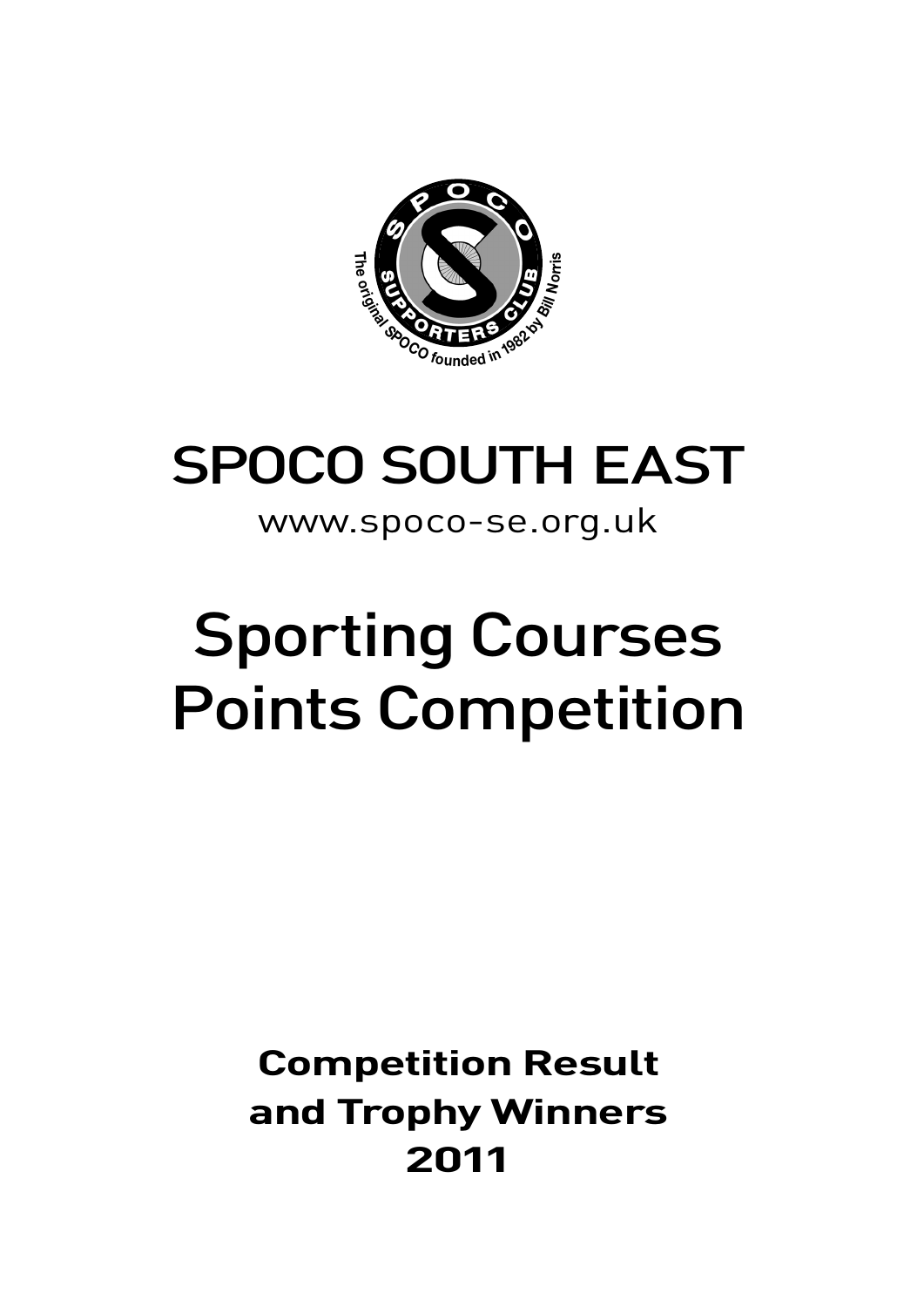Congratulations to Steve Dennis for his first place with a top score, and all the award winners right down to Arthur Knowler who finished the series as lanterne rouge. Some really close scores this year, with only .5 separating Andrew Leggett and Niall Digby for second and third place, and a higher than usual number of qualifiers. Commiseration to those competitors who did not qualify. Only one event cancelled this season, the VC Revolution 24 mile, this was due to road works on the course. My thanks to all riders who have supported the competition this year.

Again, committed involvement from Andy Sheridan, who has organized the two SPOCO SC time trials and managed the web site, and of course Robin Johnson, with his generous support, Mick Brushett, Fred Little, Denny Cracknell, Roy Godbeer, Mike Street, Ken Wheeler, Mick Scott and Chris Hutchinson, for their help with the time trials. I look forward to seeing you at the prize presentation in January.  $G\!P$ 

> *An informal Prize Presentation will be held at the* Windmill Tavern East Hanningfield, CM3 8AA 12.00 for 12.30 pm **Sunday 8th January 2012**

*Family parties welcome – refreshments supplied*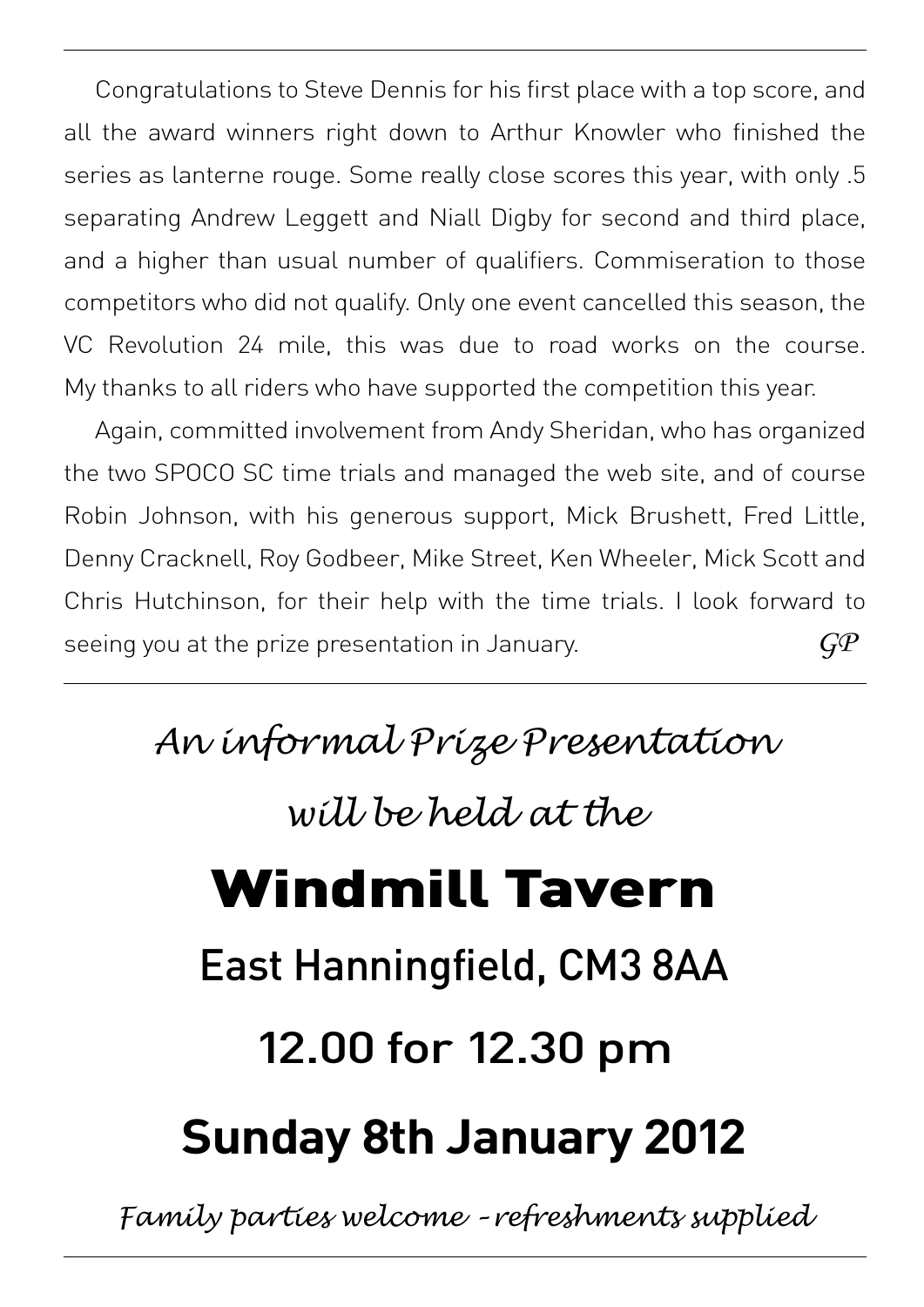## **AWARD WINNERS**

First: Steve Dennis — Gold Medal & Trophy Second: Andrew Leggett — Silver Medal Third: Niall Digby — Silver Medal Bronze Medals 4th to 12th place

First Lady: Claire Lee — Gold Medal & Trophy Second Lady: Ann Shuttleworth — Silver Medal Third Lady: Gwen Cook — Bronze Medal

First Veteran: Steve Dennis — Gold Medal First Senior Veteran: Robert Royston — Gold Medal First Super Veteran: Jim Reed — Gold Medal First King Veteran: Colin White — Gold Medal

First Team: Essex Roads  $CC -$  Gold Medals & Trophy Colin Ward, Colin Wilgress, Nick Hastler

First Handicap: Ann Shuttleworth  $-$  Gold Medal & Trophy Second Handicap: Graham Painter — Silver Medal Third Handicap: Robert Royston — Silver Medal Bronze Medals 4th to 12th place

Lanterne Rouge: Arthur Knowler — Bronze Medal & Trophy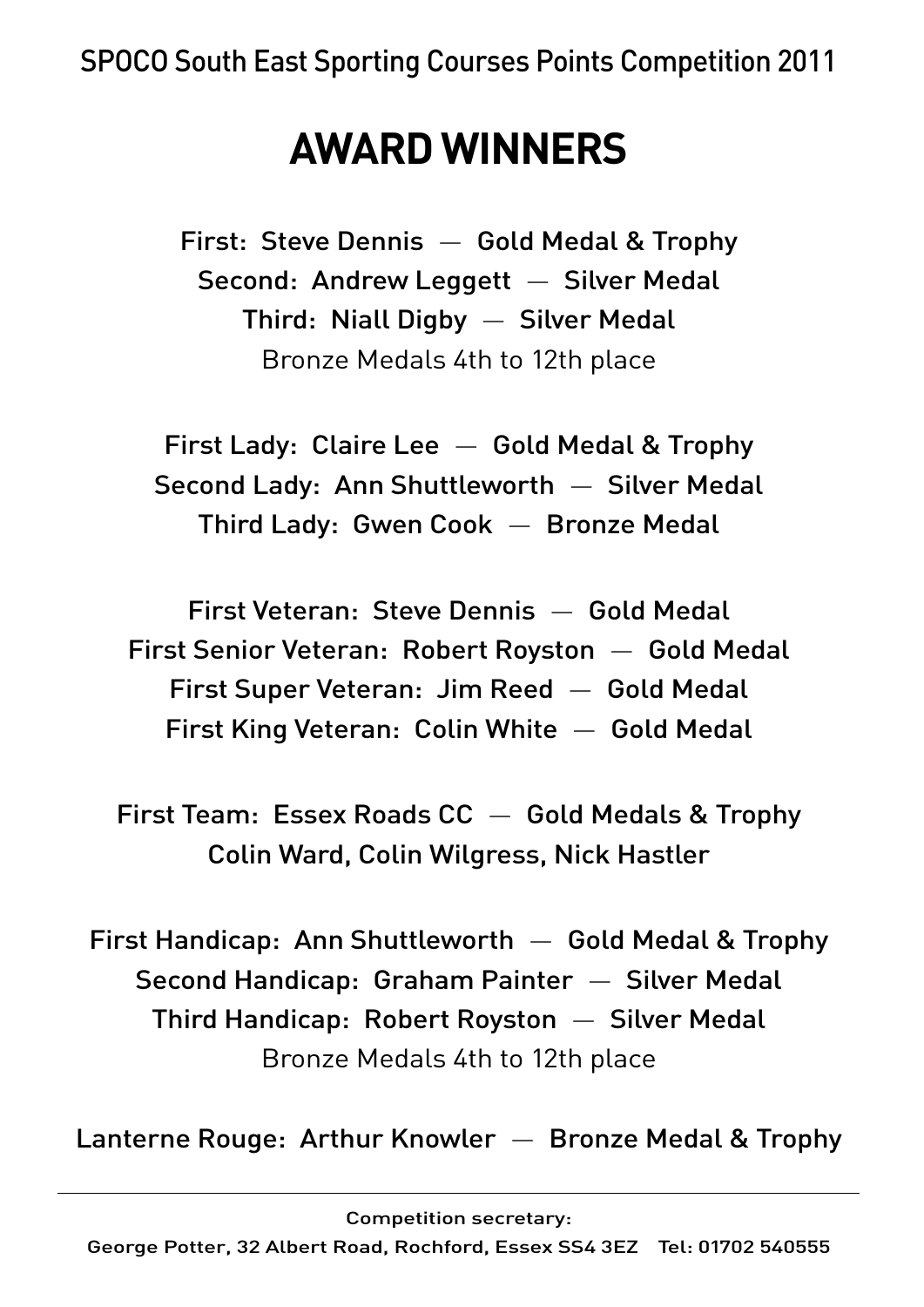## SPOCO SE – Sporting Courses Points Competition 2011

|     | Pos. Name                      | Club                        | Cat     | Gp 1  |           | Gp <sub>2</sub> |       | Gp 3 |     | <b>Total</b> |
|-----|--------------------------------|-----------------------------|---------|-------|-----------|-----------------|-------|------|-----|--------------|
| 1   | <b>Steve Dennis</b>            | East Grinstead CC           | Vet     | 120   | 120       | 120             | 120   | 120  | 120 | 720          |
| 2   | Andrew Leggett                 | Stowmarket & Dist CC        | Sen     | 116.5 | 119       | 118             | 117   | 119  | 120 | 709.5        |
| 3   | Niall Digby                    | La Fuga-Sigma Sport         | Vet     | 118   | 117       | 118             | 119   | 117  | 120 | 709          |
| 4   | Colin Ward                     | Essex Roads CC              | Sen     | 118   | 119       | 118             | 115   | 117  | 119 | 706          |
| 5   | Colin Wilgress                 | Essex Roads CC              | Vet     | 119   | 116.5 117 |                 | 116   | 115  | 118 | 701.5        |
| 6   | Carl Ferri                     | Addiscombe CC               | Vet     | 112.5 | 116       | 116             | 120   | 118  | 116 | 698.5        |
| 7   | Mark Steers                    | Hainault RC                 | Vet     | 117   | 111       | 118             | 114   | 112  | 117 | 689          |
| 8   | Nick Hastler                   | Essex Roads CC              | Vet     | 109   | 117       | 117             | 119   | 114  | 112 | 688          |
| 9   | Jim Reed                       | Colchester Rovers CC        | SupVet  | 112   | 115       | 115             | 114   | 116  | 115 | 687          |
| 10  | Mark Lloyd                     | <b>Colchester Rovers CC</b> | Sen     | 115   | 119       | 116             | 111   | 114  | 110 | 685          |
| 11  | <b>Robert Royston</b>          | Sydenham Wheelers           | SenVet  | 113.5 | 117       | 115             | 112   | 107  | 109 | 673.5        |
| 12  | Hugh Vivian                    | Finsbury Park CC            | Vet     | 118   | 114       | 116             | 118   | 101  | 103 | 670          |
| 13  | James Cook                     | Shaftesbury CC              | Sen     | 111.5 | 108       | 113             | 114   | 107  | 111 | 664.5        |
| 14  | Peter Barton                   | Chelmer CC                  | SenVet  | 115   | 106       | 111             | 105   | 109  | 116 | 662          |
| 15  | Nick Webber                    | Colchester Rovers CC        | SenVet  | 111   | 109.5 108 |                 | 111   | 108  | 114 | 661.5        |
| 16  | Matt Haigh                     | Essex Roads CC              | SenVet  | 112   | 110       | 109             | 117   | 103  | 108 | 659          |
| 17  | <b>Adrian Manley</b>           | <b>Colchester Rovers CC</b> | SenVet  | 112   | 108       | 111             | 110.5 | 112  | 102 | 655.5        |
| 18  | lan Bibby                      | Finsbury Park CC            | Vet     | 113   | 110       | 111             | 110   | 104  | 105 | 653          |
| 19  | Richard Mellor                 | Chelmer CC                  | Vet     | 113.5 | 104       | 110             | 114   | 104  | 104 | 649.5        |
| 20  | Graham Hurrell                 | <b>Basildon CC</b>          | SenVet  | 105   | 113       | 109             | 116   | 98   | 107 | 648          |
| 21  | John Iszatt                    | API-Metrow                  | SenVet  | 108   | 114       | 112             | 109   | 106  | 94  | 643          |
| 22  | Graham Painter                 | Chelmer CC                  | Sen     | 105.5 | 108       | 102             | 104   | 109  | 114 | 642.5        |
| 23  | lan Heather                    | Shaftesbury CC              | Vet     | 107   | 109       | 114             | 104   | 97   | 110 | 641          |
| 24  | Paul Dewberry                  | <b>Colchester Rovers CC</b> | Vet     | 98    | 104       | 107             | 104   | 101  | 111 | 625          |
| 25  | Claire Lee                     | Shaftesbury CC              | LadyVet | 99    | 106       | 106             | 99    | 99   | 111 | 620          |
| 26  | David Bradnam                  | East Seventeen Bikes        | Sen     | 102   | 103       | 102             | 108   | 96   | 103 | 614          |
| 27  | Ann Shuttleworth               | Chelmer CC                  | LadyVet | 94.5  | 101       | 107             | 95    | 103  | 110 | 610.5        |
| 28  | Jonathan Hemming Addiscombe CC |                             | Vet     | 103   | 106       | 98.5 110        |       | 90   | 102 | 609.5        |
| 29  | Daniel Babbs                   | Chelmer CC                  | Sen     | 109   | 107       | 107             | 93    | 99   | 94  | 609          |
| 30  | Stuart Bursill                 | <b>Colchester Rovers CC</b> | Vet     | 108   | 98        | 89              | 110.5 | 96   | 106 | 607.5        |
| 31  | Stewart Kirk                   | <b>CC Sudbury</b>           | SenVet  | 102   | 112       | 101             | 103   | 84   | 105 | 607          |
| 32  | Gary Barton                    | Chelmer CC                  | SenVet  | 104   | 102       | 105             | 101   | 93   | 92  | 597          |
| 33  | <b>Stewart Fung</b>            | Redbridge CC                | Vet     | 94.5  | 108       | 108             | 100   | 94   | 90  | 594.5        |
| 34  | Neal Marrin                    | Finsbury Park CC            | Vet     | 105   | 98        | 96              | 113   | 92   | 89  | 593          |
| 35  | Keith Dalton                   | Southend Wheelers           | SenVet  | 100   | 100       | 109             | 102.5 | 92   | 87  | 590.5        |
| 36  | Gwen Cook                      | Essex Roads CC              | LadyVet | 100   | 111       | 98              | 92    | 83   | 77  | 561          |
| 37  | Paul Sexton                    | <b>Colchester Rovers CC</b> | SenVet  | 92    | 88.5 104  |                 | 90    | 89   | 75  | 538.5        |
| 38  | Brian Farrow                   | Maldon & District CC        | SenVet  | 91    | 82        | 83              | 102   | 84   | 95  | 537          |
| 39  | Robin Johnson                  | <b>Brighton Mitre CC</b>    | SupVet  | 87    | 89        | 100             | 84    | 81   | 92  | 533          |
| 40  | Colin Doe                      | Ford CC                     | SenVet  | 91    | 88        | 86              | 91    | 68   | 94  | 518          |
| 41  | Philip Baldwin                 | Victoria CC                 | Vet     | 82    | 80        | 85              | 82    | 87   | 100 | 516          |
| 42  | Anna Anderson                  | <b>Colchester Rovers CC</b> | LadyVet | 83    | 76        | 101             | 86.5  | 78   | 89  | 513.5        |
| 43  | David Solomon                  | Whitewebs CC                | SenVet  | 75    | 99        | 84              | 87    | 72   | 96  | 513          |
| 44  | Giselle Devlin                 | Essex Roads CC              | LadyVet | 96    | 88        | 80              | 92    | 80   | 73  | 509          |
| 45  | Denise Kemp                    | Southend Wheelers           | LadyVet | 94    | 77        | 83              | 90    | 71   | 86  | 501          |
| 46  | Colin Clarke                   | <b>Wolsey Road Club</b>     | SenVet  | 84    | 69        | 76              | 80    | 87   | 101 | 497          |
| 47  | <b>Michael Mott</b>            | Maldon & District CC        | SenVet  | 89    | 85        | 79              | 87    | 66   | 85  | 491          |
| 48  | Kevin Darragh                  | Maldon & District CC        | Vet     | 93    | 82        | 77              | 85    | 69   | 82  | 488          |
| 49  | Kevin Payne                    | <b>Colchester Rovers CC</b> | Vet     | 84    | 70        | 82              | 82    | 76   | 88  | 482          |
| 50  | Colin White                    | <b>Colchester Rovers CC</b> | KingVet | 83    | 73        | 98              | 79    | 59   | 86  | 478          |
| 51  | <b>Tony Sheppard</b>           | <b>Colchester Rovers CC</b> | SenVet  | 87    | 83        | 71              | 78    | 66   | 90  | 475          |
| =52 | Joolz Halpin                   | Maldon & District CC        | LadyVet | 88    | 75        | 82              | 79    | 64   | 83  | 471          |
| =52 | Bryn Tully                     | Anerley BC                  | SupVet  | 76    | 84        | 92              | 79    | 73   | 67  | 471          |
| 54  | Arthur Knowler                 | Southend Wheelers           | SenVet  | 67.5  | 78        | 77              | 80    | 68   | 63  | 433.5        |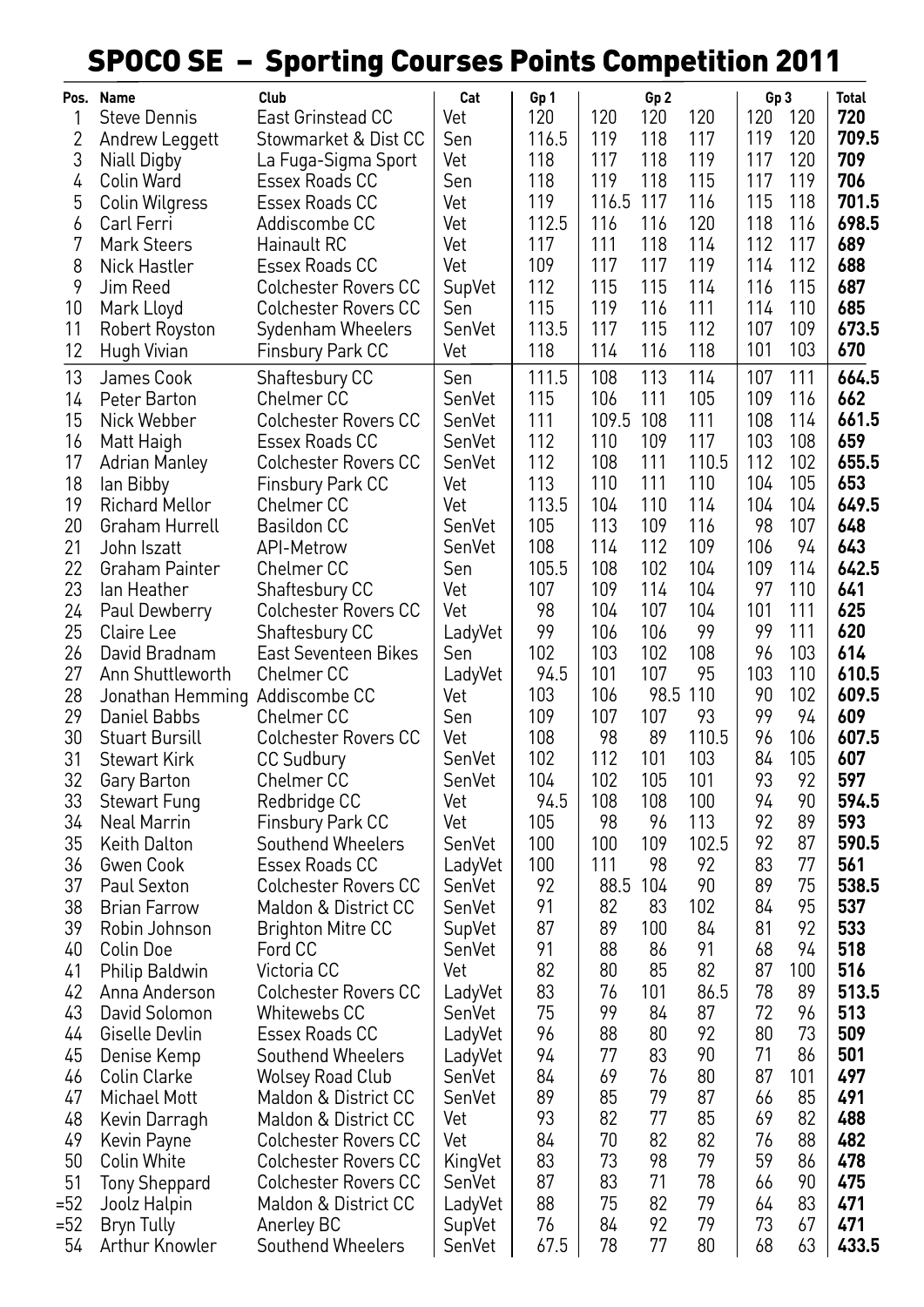### Handicap Competition 2011

| Pos.           | Name                  | Club                        | Cat     | H'Cap | Points | Total |
|----------------|-----------------------|-----------------------------|---------|-------|--------|-------|
| 1              | Ann Shuttleworth      | Chelmer <sub>CC</sub>       | LadyVet | 214   | 610.5  | 824.5 |
| $\overline{2}$ | Graham Painter        | Chelmer <sub>CC</sub>       | Sen     | 142   | 642.5  | 784.5 |
| 3              | Robert Royston        | Sydenham Wheelers           | SenVet  | 91    | 673.5  | 764.5 |
| 4              | Graham Hurrell        | <b>Basildon CC</b>          | SenVet  | 112   | 648    | 760   |
| 5              | Jim Reed              | <b>Colchester Rovers CC</b> | SupVet  | 65    | 687    | 752   |
| 6              | Colin White           | <b>Colchester Rovers CC</b> | KingVet | 267   | 478    | 745   |
| 7              | Robin Johnson         | <b>Brighton Mitre CC</b>    | SupVet  | 209   | 533    | 742   |
| 8              | Peter Barton          | Chelmer <sub>CC</sub>       | SenVet  | 78    | 662    | 740   |
| 9              | <b>Keith Dalton</b>   | Southend Wheelers           | SenVet  | 148   | 590.5  | 738.5 |
| 10             | <b>Neal Marrin</b>    | Finsbury Park CC            | Vet     | 144   | 593    | 737   |
| 11             | Daniel Babbs          | Chelmer <sub>CC</sub>       | Sen     | 124   | 609    | 733   |
| 12             | Nick Webber           | <b>Colchester Rovers CC</b> | SenVet  | 69    | 661.5  | 730.5 |
| 13             | Colin Wilgress        | Essex Roads CC              | Vet     | 28    | 701.5  | 729.5 |
| 14             | Andrew Leggett        | Stowmarket & Dist CC        | Sen     | 18    | 709.5  | 727.5 |
| 15             | lan Bibby             | Finsbury Park CC            | Vet     | 74    | 653    | 727   |
| 16             | Niall Digby           | La Fuga-Sigma Sport         | Vet     | 16    | 709    | 725   |
| 17             | <b>Steve Dennis</b>   | East Grinstead CC           | Vet     | 4     | 720    | 724   |
| 18             | Colin Clarke          | <b>Wolsey Road Club</b>     | SenVet  | 221   | 497    | 718   |
| 19             | Gary Barton           | Chelmer CC                  | SenVet  | 118   | 597    | 715   |
| 20             | Mark Lloyd            | <b>Colchester Rovers CC</b> | Sen     | 27.5  | 685    | 712.5 |
| 21             | Matt Haigh            | Essex Roads CC              | SenVet  | 51.5  | 659    | 710.5 |
| 22             | <b>Richard Mellor</b> | Chelmer <sub>CC</sub>       | Vet     | 60    | 649.5  | 709.5 |
| 23             | Paul Dewberry         | <b>Colchester Rovers CC</b> | Vet     | 84    | 625    | 709   |
| 24             | <b>Adrian Manley</b>  | <b>Colchester Rovers CC</b> | SenVet  | 49    | 655.5  | 704.5 |
| 25             | Stewart Fung          | Redbridge CC                | Vet     | 107   | 594.5  | 701.5 |
| 26             | <b>Nick Hastler</b>   | Essex Roads CC              | Vet     | 13    | 688    | 701   |
| 27             | Gwen Cook             | Essex Roads CC              | LadyVet | 139   | 561    | 700   |
| 28             | Jonathan Hemming      | Addiscombe CC               | Vet     | 90    | 609.5  | 699.5 |
| 29             | John Iszatt           | API-Metrow                  | SenVet  | 53    | 643    | 696   |
| $= 30$         | Kevin Darragh         | Maldon & District CC        | Vet     | 203   | 488    | 691   |
| $=30$          | David Solomon         | Whitewebs CC                | SenVet  | 178   | 513    | 691   |
| $=32$          | Hugh Vivian           | Finsbury Park CC            | Vet     | 20    | 670    | 690   |
| $=32$          | Philip Baldwin        | Victoria CC                 | Vet     | 174   | 516    | 690   |
| 34             | Paul Sexton           | <b>Colchester Rovers CC</b> | SenVet  | 138   | 538.5  | 676.5 |
| 35             | David Bradnam         | <b>East Seventeen Bikes</b> | Sen     | 48    | 614    | 662   |
| 36             | <b>Bryn Tully</b>     | Anerley BC                  | SupVet  | 175   | 471    | 646   |
| 37             | Arthur Knowler        | Southend Wheelers           | SenVet  | 194   | 433.5  | 627.5 |

#### All qualifying points listed are best in series, for the complete chart showing all events go to **www.spoco-se.org.uk**

### **RIDERS HAVE BEEN PHOTOGRAPHED DURING THE SEASON**

*If you wish to view pictures go to*

**http://sheridan.zenfolio.com**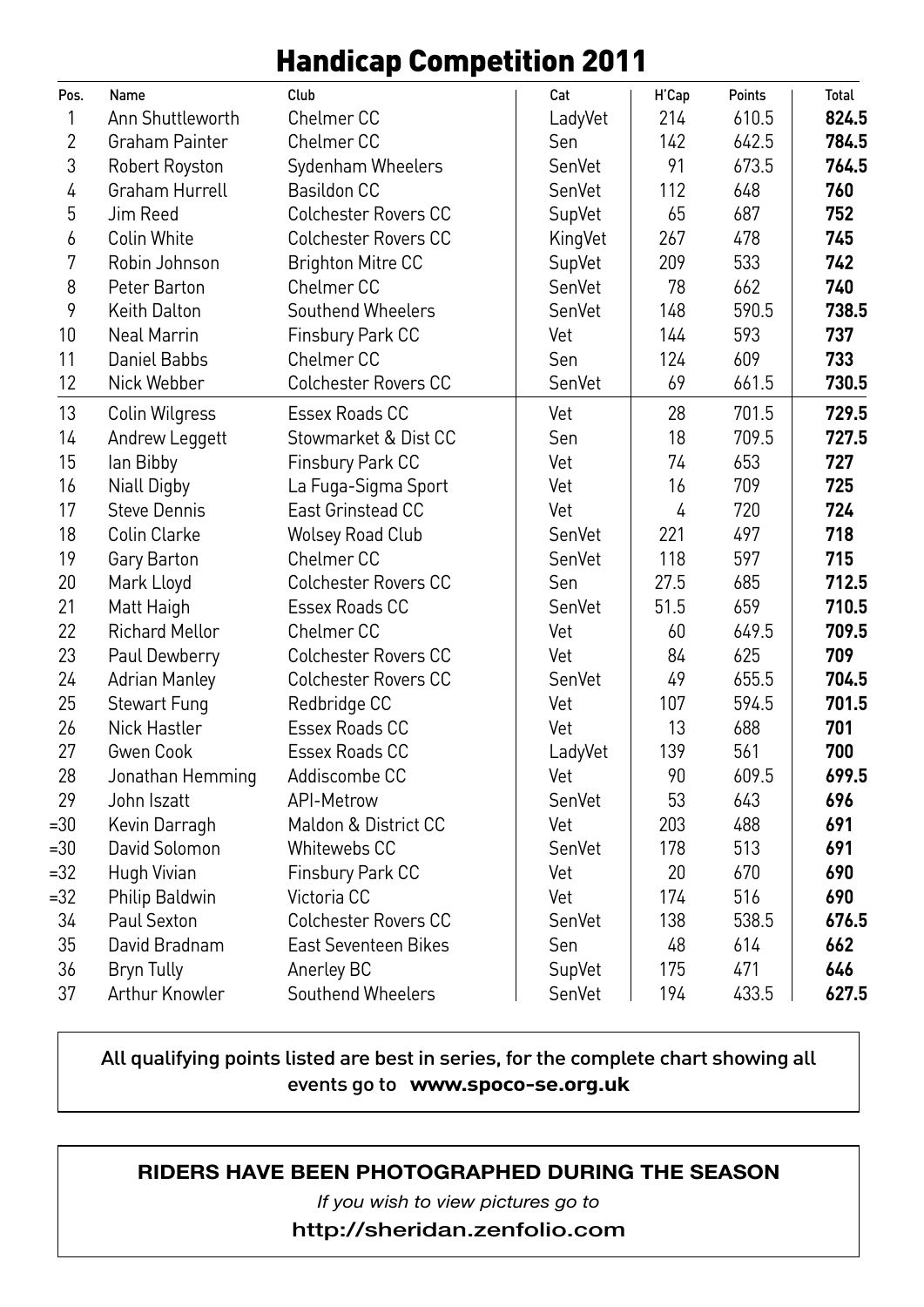## Non-qualifiers (In Club order)

| Name                     | Club                        | Cat     | H'cap | Gp 1  |     | Gp <sub>2</sub> |      | Gp <sub>3</sub> |     |
|--------------------------|-----------------------------|---------|-------|-------|-----|-----------------|------|-----------------|-----|
| <b>Colin Marshall</b>    | 34 Nomads CC                | SenVet  | 150   |       |     |                 |      |                 |     |
| lan Short                | API-Metrow                  | Sen     |       | 109   | 114 | 111             | 111  |                 |     |
| <b>Bob Brabbins</b>      | Bishop's Stortford CC       | SupVet  |       | 88    | 81  | 99              | 85   | 79              |     |
| Keith Spence             | Bishop's Stortford CC       | Sen     |       |       | 94  | 97.5            |      |                 |     |
| Corinna Francis          | Chelmer <sub>CC</sub>       | Lady    |       | 97    |     |                 |      |                 |     |
| <b>Charlotte Hornett</b> | Chelmer <sub>CC</sub>       | Lady    | 224   | 83    | 102 |                 |      | 82              |     |
| Neil Hornett             | Chelmer <sub>CC</sub>       | Sen     | 56    | 116   | 106 |                 |      | 110             |     |
| <b>Antony Stapleton</b>  | Chelmer <sub>CC</sub>       | Vet     | 10    | 119   | 118 |                 |      | 120             |     |
| <b>Bill Collins</b>      | <b>Colchester Rovers CC</b> | Vet     |       | 70    | 86  | 65              |      | 84              |     |
| <b>Phil Jarvis</b>       | <b>Colchester Rovers CC</b> | Vet     | 61    |       |     |                 |      | 111             |     |
| Debra Peck               | <b>Colchester Rovers CC</b> | LadyVet |       |       | 77  | 72              | 89.5 | 77              | 91  |
| <b>Edmund Spurgeon</b>   | Colchester Rovers CC        | SupVet  |       | 101   | 90  | 90              | 102  | 108             |     |
| <b>Bob Stapley</b>       | Epsom CC                    | KingVet | 147   | 78    | 76  |                 |      |                 |     |
| Stuart Jago              | Essex Roads CC              | SenVet  |       | 89    | 75  | 79              | 77   |                 |     |
| Lea Marshall             | Essex Roads CC              | LadyVet | 196   | 86    | 72  | 72              |      |                 |     |
| Andrew Shaw              | Essex Roads CC              | SenVet  | 107   | 106   | 100 | 102             |      | 96              |     |
| Geoff Bores              | Ford CC                     | SenVet  | 84    |       | 99  | 99              | 97   |                 |     |
| <b>Russell Cook</b>      | Ford CC                     | Vet     |       |       | 92  | 97              | 94   |                 |     |
| <b>Steve Knott</b>       | Ford CC                     | SenVet  |       |       | 86  | 84              |      |                 |     |
| <b>Barry Page</b>        | Hertfordshire Whs           | SenVet  | 136   | 113.5 | 83  |                 |      | 91              |     |
| Robin Pelham             | Lewes Wanderers CC          | Sen     |       |       | 114 |                 |      |                 |     |
| James Ryan               | Lewes Wanderers CC          | Sen     |       |       | 106 |                 |      |                 |     |
| John Bonnyhood           | Maldon & District CC        | SenVet  | 85    | 93    |     |                 |      |                 |     |
| Allman Fowler            | Maldon & District CC        | Vet     | 170   | 92    | 87  | 86              |      | 74              |     |
| Darren Frostick          | Maldon & District CC        | Vet     | 21    | 116.5 | 118 |                 |      | 116             | 116 |
| Andrew Sheridan          | Maldon & District CC        | SenVet  | 184   | 72    | 73  |                 |      | 64              |     |
| David Kiely              | North Road CC               | Vet     |       |       | 88  |                 |      |                 |     |
| John McDowell            | North Road CC               | Vet     |       |       | 102 | 104             |      |                 |     |
| <b>Richard Somerset</b>  | North Road CC               | Vet     |       |       | 105 |                 |      |                 |     |
| Stephen Green            | PCA Ciclos Uno              | Vet     |       | 98    |     |                 |      |                 |     |
| Dean Lubin               | PCA Ciclos Uno              | Vet     | 6     |       | 107 | 117             |      | 119             |     |
| <b>Terry Anderson</b>    | Shaftesbury CC              | KingVet | 45    | 88    |     |                 |      |                 |     |
| Jim Hornett              | SPOCO Supporters Club       | SupVet  | 132   | 76    | 81  |                 |      | 77              |     |
| Alan Nye                 | Viking RC                   | KingVet |       |       | 72  | 64              | 77   |                 |     |



*Your Number One Cycle Shop*<br>37 New North Road, Hainault,<br>Ilford, Essex IG6 2UE **37 New North Road, Hainault, Ilford, Essex IG6 2UE Tel: 0208 500 1792**

> **NEW/USED FRAMES AND COMPLETE BIKES ALWAYS IN STOCK**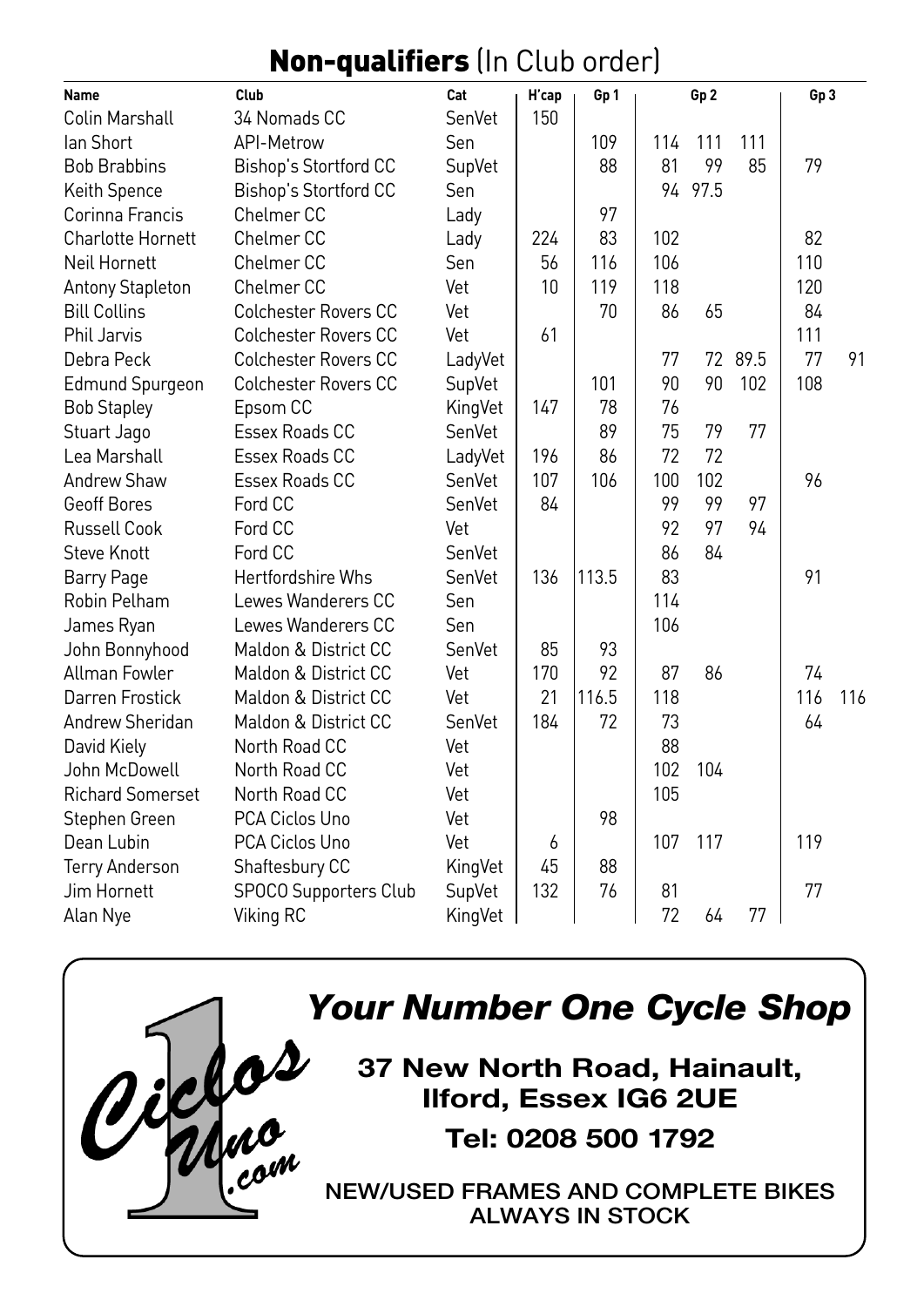## Previous Winners

|              | <b>Main Competition</b>        |
|--------------|--------------------------------|
| 1982         | John Patston                   |
|              |                                |
| 1983         | John Patston                   |
| 1984         | John Patston                   |
| 1985         | Tom Luxford                    |
|              |                                |
| 1986         | Renny Stirling                 |
| 1987         | lan Browning                   |
|              |                                |
| 1988         | lan Browning                   |
| 1989         | Mark Bird                      |
| 1990         | lan Browning                   |
|              |                                |
| 1991         | Phil Bull                      |
| 1992         | Glenn Taylor                   |
|              |                                |
| 1993         | Paul Bedford                   |
| 1994         | Paul Bedford                   |
| 1995         | Martin Meades                  |
|              |                                |
| 1996         | Les Palmer                     |
| 1997         | Rik Van Looy                   |
| 1998         | Andrew Archer                  |
|              |                                |
| 1999         | Rik Van Looy                   |
| 2000         | Glenn Taylor                   |
|              |                                |
| 2001         | Paul Smith                     |
| 2002         | Paul Smith                     |
| 2003         | Paul Smith                     |
|              |                                |
| 2004         | Glenn Taylor                   |
| 2005         | Jason White                    |
| 2006         | Jason White                    |
|              |                                |
| 2007         | Paul Smith                     |
| 2008         |                                |
|              |                                |
|              | Paul Smith                     |
| 2009         | Paul Smith                     |
| 2010         | Mark Arnold                    |
|              |                                |
|              |                                |
|              | <b>Handicap Competition</b>    |
| 1986         | Sam Shear                      |
| 1987         |                                |
|              | <b>Bernard Hobbs</b>           |
| 1988         | Mick Divine                    |
| 1989         | Mick Whitnell                  |
| 1990         |                                |
|              | Roger Bunnett                  |
| 1991         | Gordon Allen                   |
| 1992         | Sue Dorling                    |
|              |                                |
| 1993         | Chris Milne                    |
| 1994         | <b>Tim Dolphin</b>             |
| 1995         | Michael Gowers                 |
| 1996         |                                |
|              | Mike Stapleton                 |
| 1997         | <b>Bob Stapley</b>             |
| 1998         | Robin Johnson                  |
|              |                                |
| 1999         | Peter Stone                    |
| 2000         | Bob Stapley                    |
| 2001         | Robin Johnson                  |
| 2002         | Graham Hurrell                 |
|              |                                |
| 2003         | Dave Kendall                   |
| 2004         | Ann Shuttleworth               |
| 2005         | Sue Gray                       |
|              |                                |
| 2006         | Jonathan Hemming               |
| 2007         | David Ingram                   |
| 2008         | Jim Hornett                    |
|              |                                |
| 2009<br>2010 | <b>Gwen Cook</b><br>Matt Haigh |

|      | <b>Junior Competition</b> |
|------|---------------------------|
| 1982 | Rob Stahl                 |
| 1983 | <b>Antony Stapleton</b>   |
| 1984 | Alan Bainbridge           |
| 1985 | Nick Wilkinson            |
| 1990 | Andrew Buddle             |
| 1991 | lan Short                 |
| 1993 | Martin Rubiera            |
| 1994 | Martin Rubiera            |
|      |                           |
| 1996 | Neil Hornett              |
| 1997 | Neil Hornett              |
| 2006 | Mark Beattie              |
| 2007 | Rob Tyas                  |
| 2008 | Jack Gibson               |
| 2009 | Hamish Hore               |
| 2010 | No qualifiers             |
|      |                           |
|      | <b>Ladies Competition</b> |
| 1982 | Edie Blake                |
| 1983 | Anne Mann                 |
| 1984 | Julie Bunton              |
|      |                           |
| 1985 | Diane Emery               |
| 1986 | Fran Browning             |
| 1987 | Julia Reynolds            |
| 1988 | Julie Baker               |
| 1989 | Kathy Miles               |
| 1990 | Julie Baker               |
| 1991 | No qualifier              |
| 1992 | Sue Dorling               |
| 1993 | Christine Oakes           |
| 1994 | Ruth Freestone-King       |
| 1995 | Ruth Freestone-King       |
| 1996 | Allison Butler            |
| 1997 | Janet Howes               |
| 1998 |                           |
| 1999 | Janet Howes               |
|      | Jeanette Degiorgio        |
| 2000 | Jeanette Degiorgio        |
| 2001 | Angela Nainby             |
| 2002 | Jeanette Degiorgio        |
| 2003 | Lea Marshall              |
| 2004 | Jennifer Patience         |
| 2005 | Julia Freeman             |
| 2006 | Julia Freeman             |
| 2007 | Lea Marshall              |
| 2008 | Helen Boatman             |
| 2009 | Helen Boatman             |
| 2010 | Gwen Cook                 |
|      |                           |
|      |                           |
|      |                           |
|      |                           |
|      |                           |

|      | Team Competition            |
|------|-----------------------------|
| 1983 | Chelmer CC                  |
| 1984 | Redbridge CC                |
| 1985 | Hainault RC                 |
| 1986 | Leo RC                      |
| 1987 | Leo RC                      |
| 1988 | <b>Colchester Rovers CC</b> |
| 1989 | Maldon & District CC        |
| 1990 |                             |
|      | Marlboro AC                 |
| 1991 | Hainault RC                 |
| 1992 | Basildon CC                 |
| 1993 | <b>Finsbury Park CC</b>     |
| 1994 | No qualifiers               |
| 1995 | <b>Chelmer CC</b>           |
| 1996 | No qualifiers               |
| 1997 | Bishop's Stortford CC       |
| 1998 | <b>Chelmer CC</b>           |
| 1999 | API Resprays                |
| 2000 | <b>API Resprays</b>         |
| 2001 | apibikes.com                |
| 2002 | PCA Ciclos Uno              |
| 2003 | Chelmer CC                  |
| 2004 | PCA Ciclos Uno              |
| 2005 | Team JD Cycles              |
|      |                             |
| 2006 | <b>Finsbury Park CC</b>     |
| 2007 | <b>API-Metrow</b>           |
| 2008 | <b>Essex Roads CC</b>       |
| 2009 | Essex Roads CC              |
| 2010 | Essex Roads CC              |
|      | Lanterne Rouge              |
| 1989 | John Hawkridge              |
| 1990 | Alan Nye                    |
| 1991 |                             |
|      | Reg Jenkins                 |
| 1992 | Sue Dorling                 |
| 1993 | Alan Nye                    |
| 1994 | Tony Howard                 |
| 1995 | <b>Mike Gowers</b>          |
| 1996 | Mike Gowers                 |
| 1997 | Robin Johnson               |
| 1998 | Mike Burgess                |
| 1999 | Neil Kurtz                  |
| 2000 | Patrica Silvey              |
| 2001 | Dave Hancock                |
| 2002 | <b>Tony Sheppard</b>        |
| 2003 | Colin Clarke                |
| 2004 | Helen Biggerstaff           |
| 2005 | Christine Yareham           |
| 2006 | Stephen Hodges              |
| 2007 | Sue Wood                    |
| 2008 | Stan Smith                  |
| 2009 | Daniel Babbs                |
|      |                             |
| 2010 | Colin White                 |